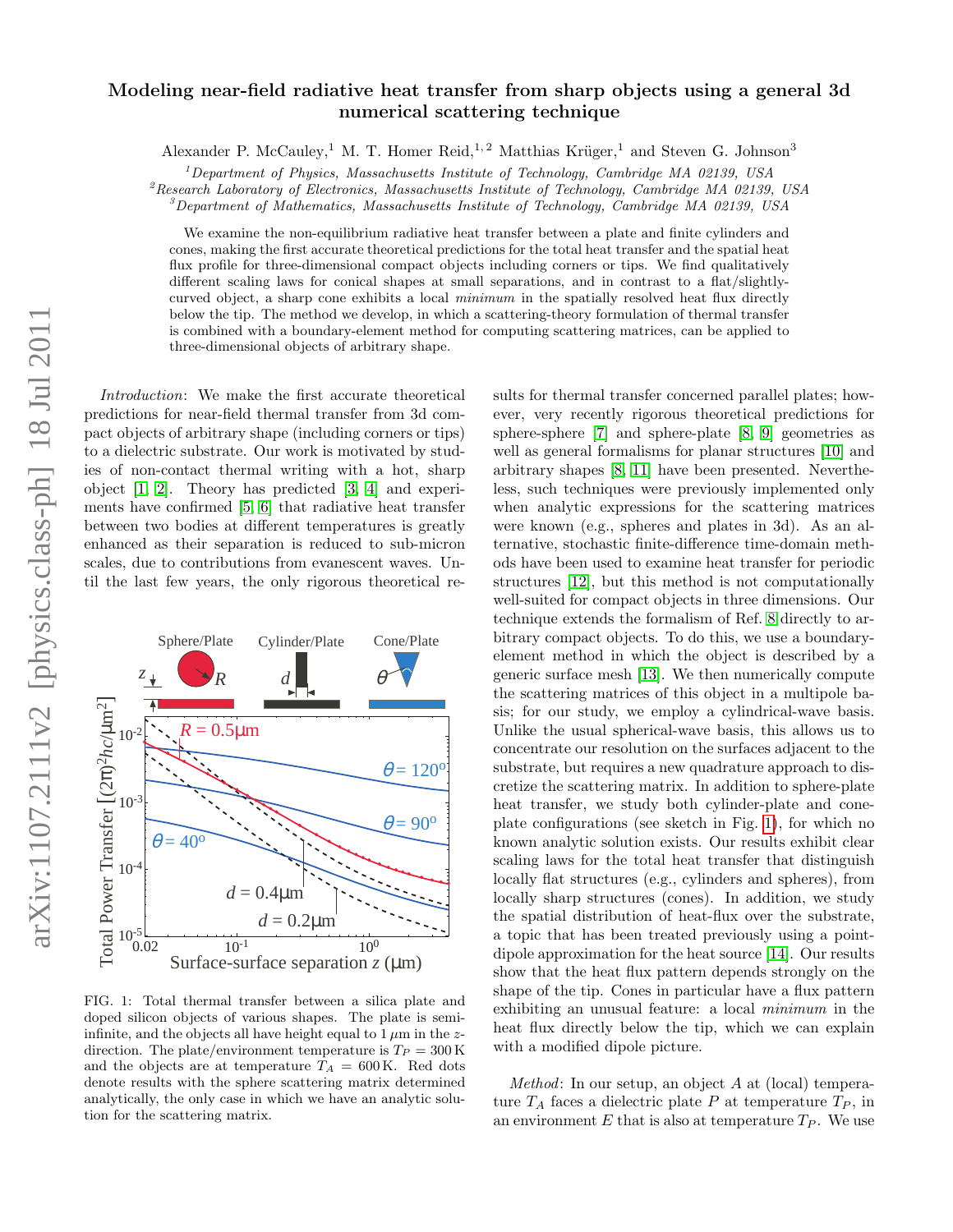the framework of Rytov's theory [\[15\]](#page-3-14), in which all sources emit radiation independently. The full non-equilibrium Poynting flux can be computed with radiative sources from  $P$  and  $E$  only, as the flux from  $A$  at temperature  $T_A$  must equal the flux from  $P$  and  $E$  at temperature  $T_A$  (with opposite sign), due to detailed balance [\[16\]](#page-3-15). To compute the power flux, we first compute the nonequilibrium electric field correlator  $\langle \mathbf{E}(\mathbf{x}) \otimes \mathbf{E}^*(\mathbf{x}') \rangle_j$  due to radiation from  $j = P, E$  for general  $\mathbf{x} \neq \mathbf{x}'$  (the Poynting flux will be obtained at the end by taking  $\lim_{x'\to x} \nabla_{x'} \langle \mathbf{E} \otimes \mathbf{E'}^* \rangle$  which is expressed as an integral of the general form:

$$
\langle \mathbf{E} \otimes \mathbf{E}'^* \rangle_j = \int_0^\infty \frac{d\omega}{2\pi} \Theta(\omega, T_j) \langle \mathbf{E} \otimes \mathbf{E}'^* \rangle_{j,\omega},
$$

where  $\Theta = \omega^4 \left( \exp \left( \hbar \omega / k_B T \right) - 1 \right)^{-1}$  [\[15,](#page-3-14) [16\]](#page-3-15),  $\hbar$  is Planck's constant and  $k_B$  the Boltzmann constant. Unless otherwise noted, we consider each frequency  $\omega$  separately and drop the  $\omega$  subscript below.

The correlator takes on a simple form in an orthogonal basis  $\mathbf{E}_{\alpha}(\omega; \mathbf{x})$  for the field degrees of freedom (in our case, these will be cylindrical waves in the  $\pm z$  direction), indexed by a (discrete or continuous) index  $\alpha$ , and represent the correlator as a matrix D. In matrix notation (with implied summation over repeated indices):

$$
\langle \mathbf{E}(\mathbf{x}) \otimes \mathbf{E}^*(\mathbf{x}') \rangle = (\mathbb{D})_{\alpha',\alpha} \mathbf{E}_{\alpha'}(\mathbf{x}) \otimes \mathbf{E}^*_{\alpha}(\mathbf{x}'). \qquad (1)
$$

 $\mathbb{D} = \mathbb{D}_P + \mathbb{D}_E$  due to statistical independence of the thermal fluctuations, where  $\mathbb{D}_{P/E}$  involve sources only from P / E. The correlators  $\mathbb{D}_{P/E}$  are obtained from the "unperturbed" correlators  $\mathbb{D}_{P/E}^{0}$ ;  $\mathbb{D}_{P}^{0}$  involves the plate sources without  $A$  and  $\mathbb{D}_{E}^{0}$  involves the environment sources with neither A nor P present. The  $\mathbb{D}_{j}^{0}$  are known analytically (see below), and the full correlators  $\mathbb{D}_i$  can be determined from them by use of the Lippmann-Schwinger equation [\[8,](#page-3-7) [17\]](#page-3-16). In our notation:

$$
\mathbb{D}_j = \mathbb{O}_j \mathbb{D}_j^0 \mathbb{O}_j^{\dagger}, \quad j = P, E \tag{2}
$$

The  $\mathbb{O}_j$  are matrices that describe the scattering of incoming and outgoing fields with the allowance for sources in between the objects, described explicitly in [\[18\]](#page-4-0). These are constructed from the more conventional incoming/outgoing scattering matrices  $\mathbb{F}_{P/A}$  [\[17,](#page-3-16) [19\]](#page-4-1) for objects P and A individually. As object P is a plate,  $\mathbb{F}_P$  is known analytically. However,  $\mathbb{F}_A$  cannot be determined analytically for a general object A. Instead, the computation of the scattering matrix elements is accomplished via a boundary-element method [\[13\]](#page-3-12), described below. The zcomponent of the Poynting flux at position  $x, S_x$ , and the total power flux  $S_T$  through the  $z = 0$  plane can both be expressed as operator traces:  $S_{\mathbf{x}/T} = \text{Re Tr} \left[ \mathbb{S}_{\mathbf{x}/T} \mathbb{D}_T \right],$ with  $(\mathbb{S}_{\mathbf{x}})_{\alpha',\alpha} = -\frac{i}{\omega}\hat{\mathbf{z}} \cdot \left[\mathbf{E}_{\alpha}(\mathbf{x}) \times (\nabla \times \mathbf{E}_{\alpha'}(\mathbf{x}))^*\right]$  and  $(\mathbb{S}_T)_{\alpha',\alpha}$  given below.

We employ a cylindrical-wave basis of fields  $\mathbf{E}_{s,m,k_o,p}(\mathbf{x})$  in which the waves (also known as

Bessel beams) propagate in the  $\pm z$  direction [\[20\]](#page-4-2). The variable  $s = \pm$  refers to the direction of propagation; m is the (integer) angular moment of the field,  $0 \leq k_{\rho} < \infty$ the radial wavevector, and  $p = M, N$  the polarization. The composite index in this case is  $\alpha = \{s, m, k_o, p\}.$ This basis is especially well-suited to the case considered here in which objects have rotational symmetry about the  $z$ -axis, as different values of  $m$  are decoupled.

To compute the elements of  $\mathbb{F}_A$ , we use a boundaryelement method (BEM) [\[13,](#page-3-12) [21\]](#page-4-3). In this framework, the surface of object A is discretized into a mesh; our numerical method then computes the induced currents from an incident multipole field  $\mathbf{E}_{\alpha}(\mathbf{x})$  (here  $\alpha =$  $\{s, m, k_{\rho}, p\}$ . The multipole moments of this current distribution are then computed in a straightforward man-ner [\[20\]](#page-4-2), which yield the scattering matrix  $\mathbb{F}_A$  [\[17\]](#page-3-16). Because the cylindrical-wave basis distinguishes between waves in the  $\pm z$  direction (unlike a spherical wave basis), and because the near-field thermal transport mostly depends on reflections from adjacent surfaces, we are able to concentrate most of our BEM mesh resolution on the part of the surface of A nearby the plate, greatly improving computational efficiency. For example, in the mesh for a cone below we use ∼ 250 times more resolution at the tip than at the base.

One complication of cylindrical multipoles is that  $k_{\rho}$  is a continuous index and matrix multiplication is turned to integration. For computational purposes, this integration must be approximated as a discrete sum by numerical quadrature. We approximate the integral over  $k_{\rho}$  using a Gaussian quadrature scheme [\[22\]](#page-4-4) for high accuracy. For example, consider the scattering matrix  $\mathbb{F}_A$ of object A; its action on an incident electric field can be discretized as (for simplicity, summation over  $m$  and p is suppressed):  $\mathbb{F}_A \mathbf{E}_{k_{\rho,i}} = \int_0^\infty$  $\frac{dk_{\rho}'}{2\pi}\left(\mathbb{F}_{A}\right)_{k_{\rho}';k_{\rho,i}}\mathbf{E}_{k_{\rho}'} \; \approx$  $\sum_{j=0}^{N} w_j \left(\mathbb{F}_A\right)_{j,i} \mathbf{E}_{k_{\rho,j}}$  where the sets  $\{w_j, k_{\rho,j}\}\$ form a set of one-dimensional quadrature weights and points, respectively, and  $(\mathbb{F}_A)_{j,i} = (\mathbb{F}_A)_{k_{\rho,j},k_{\rho,i}}$  are the elements of the continuous scattering matrix.

The analytic expression for the non-equilibrium electric field correlator of a plate at temperature  $T_P$  and environment at  $T = 0$  expressed in the planewave basis is well-known [\[15,](#page-3-14) [18\]](#page-4-0). Since there is a standard identity relating planewaves to cylindrical waves, it is a simple exercise to re-express this correlator in the basis of cylindrical multipoles [\[20\]](#page-4-2):

$$
\left(\mathbb{D}_{P}^{0}\right)_{\alpha',\alpha} = \delta_{\alpha',\alpha}\delta_{s,+}\left(\frac{1-\left|r_{k_{\rho},p}\right|^{2}}{4qk_{\rho}}\chi_{p} + \frac{\text{Im}\,r_{k_{\rho},p}}{2|q|k_{\rho}}\chi_{e}\right)
$$

Here  $r_{k_o,p}$  are the Fresnel coefficients for a dielectric plate,  $\chi_{p(e)} = 1$  for  $k_{\rho} < \omega$  ( $k_{\rho} > \omega$ ) and zero otherwise,  $q = \sqrt{\omega^2 - k_{\rho}^2}$ , and  $\delta_{i,j}$  is the Kronecker (Dirac) delta function on discrete (continuous) indices; the  $\delta_{s,+}$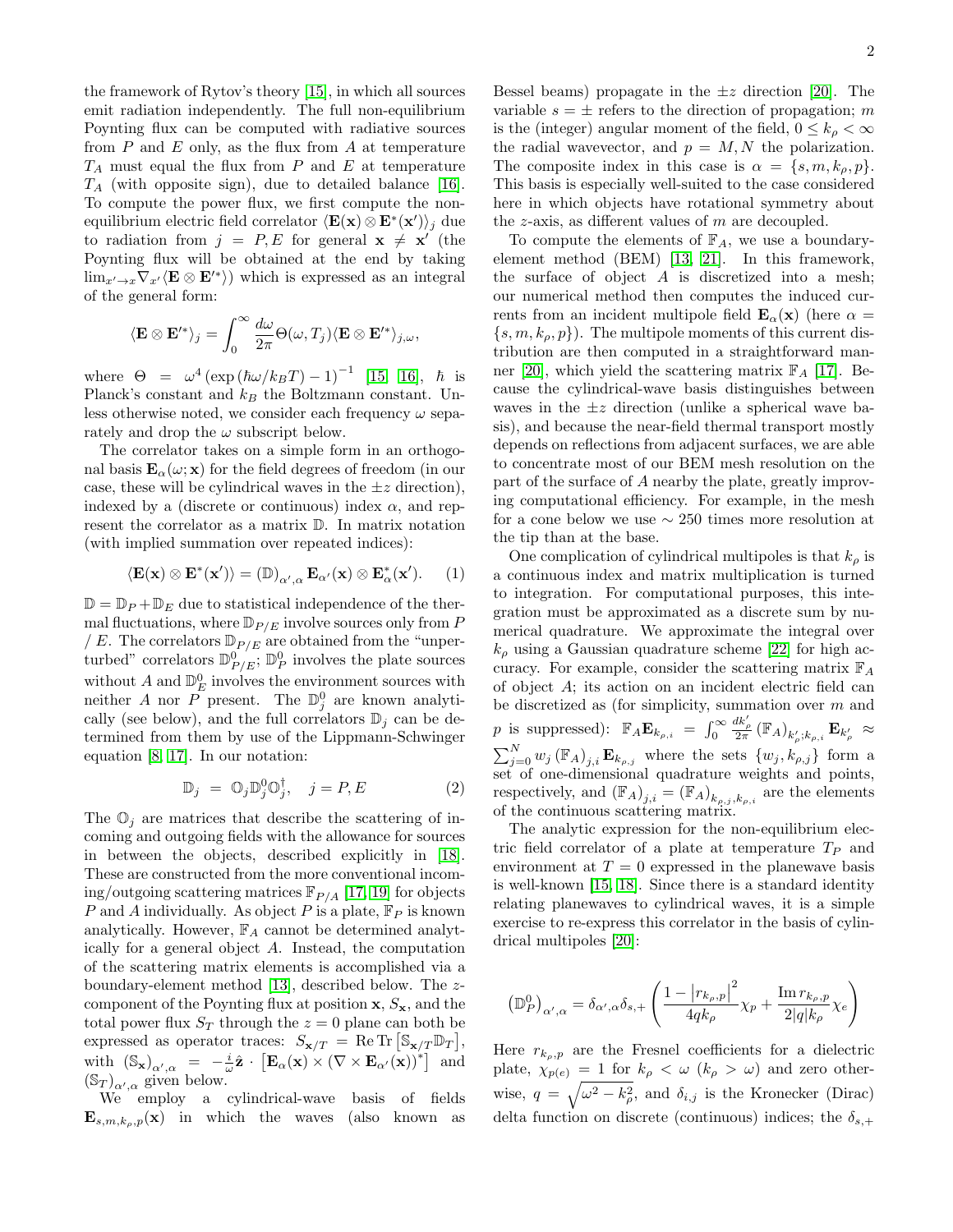reflects the fact that only waves propagating in the  $+z$ direction are emitted by the plate. The expression for the environment correlator  $\mathbb{D}_{E}^{0}$  is given by the same expression as  $\mathbb{D}_{P}^{0}$  with  $r = 0$  and  $\delta_{s,+}$  replaced with  $\delta_{s,-}$ . Finally, the matrix elements for the total power flux are  $(\mathbb{S}_T)_{\alpha',\alpha} = \frac{2\pi q k_\rho}{\omega} \delta_{k_\rho,k'_\rho} \delta_{p,p'} (-s')^{\delta_{p',N}} ([\chi_p - \chi_e] s)^{\delta_{p,M}}.$ 

For the surface meshes, we use approximately 2,500 panels (discretized surface elements) to get 1% convergence, with the panels highly concentrated on the area of the objects nearest to the plate. We retain angular moments up to  $|m| = 10$ , and for each m we perform the  $\omega$ and  $k_{\rho}$  integrations using 28 and 48 Gaussian quadrature points, respectively. For our study, object A is composed of doped silicon while the substrate  $B$  is silica. For the doped silicon dispersion we use a standard Drude-Lorentz model [\[23\]](#page-4-5) with a dopant density of  $1.4 \times 10^{19}$  cm<sup>-3</sup>, while for silica we use measured optical data [\[5\]](#page-3-4).

Results: Figure [1](#page-0-0) shows the geometry-dependence of the total heat transfer rate between different compact objects and a dielectric plate, over surface-surface separations z from several microns down to 20 nm. In addition to the expected near-field enhancement, we observe several crossings as, e.g., the broader surface area of the  $R = 0.5 \,\mu\text{m}$  radius sphere competes with the smaller but flatter surface of the  $d = 0.4 \mu m$  diameter cylinder. For smaller z, the ratio of the transfer between the  $d = 0.4 \,\mu\text{m}$  and  $d = 0.2 \,\mu\text{m}$  cylinders approaches the ratio of their surface areas (within 6\% at  $z = 20 \text{ nm}$ ), as would be expected from a proximity approximation  $(PA)$  [\[8,](#page-3-7) [24\]](#page-4-6). The sphere-plate exhibits the  $1/z$  power law as predicted by PA [\[5,](#page-3-4) [6,](#page-3-5) [8\]](#page-3-7) to within 10% for  $z < 0.1 \,\mu\text{m}$ , while the cylinder-plate exhibits agreement to within approximately 10% over this range using a PA based on the integral of the plate-plate heat transfer rate over the cylinder front face and vertical sidewalls. The contribution from the sidewalls can be ignored (leading to a  $\sim 1/z^2$  transfer rate [\[4\]](#page-3-3)) for  $z/d \lesssim 0.01$ . In contrast to the sphere and cylinders, the cones do not seem to be asymptoting to a power law, and may even have a loga*rithmic* divergence as  $z \to 0$ , a fact which we attribute to the scale-invariance of the plate-cone configuration when  $z \ll 1 \mu m$  and  $z \ll \hbar c / k_B T$  (the latter eliminating material dispersion effects). To check the accuracy of our numerical scattering method, we also plot the results for the sphere where  $\mathbb{F}_A$  is calculated semi-analytically [\[8\]](#page-3-7), shown as red dots, which agrees to within 1%.

For thermal writing applications, an important factor to consider is not only the total power delivered to the plate, but also the spatial extent over which this delivery occurs. In order to examine this, we envision a scenario in which a critical magnitude of the *z*-directed Poynting flux is required in order for some change to occur on the plate, for example, the patterning of a thermal mask for later etching [\[2\]](#page-3-1). Figure [2](#page-2-0) plots the Poynting flux at  $x = 0$  as a function of z, which will tell us how far away the object must be before it can effect this patterning. The cylin3



<span id="page-2-0"></span>FIG. 2: Poynting flux at the origin for the geometries of Fig. [1](#page-0-0) with plate/environment temperature  $T_P = 300 \text{ K}$  and object temperature  $T_A = 600 \text{ K}$ , using the single-polarization approximation (SPA). The magenta line denotes the sphereplate without the SPA, and the horizontal dashed line denotes the threshold used for the crossectional flux profiles of Fig. [3.](#page-3-17)

ders and spheres converge to the same  $\sim 1/z^2$  profile for small  $z$  (as expected from a PA), whereas the cones all follow  $1/z^2$  profiles with different coefficients. This  $1/z^2$ dependence follows from the scale-invariance of the scattering problem for small z, combined with the fact that there is a  $1/z$  cutoff in the range of  $k_{\rho}$  that contributes to the transfer, so that the total number of modes that contribute is proportional to  $\int_0^{1/z} dk_\rho k_\rho \sim 1/z^2$ . In this calculation we have found that the result is dominated by the N polarization (**E**  $\perp$   $\hat{\mathbf{z}}$ ), mirroring similar phenomena in other near-field cases [\[25\]](#page-4-7), that results from the behavior of the Fresnel coefficients for high  $k_{\rho}$ . This is fortunate because we have found that the M contribution to the Poynting flux requires much higher mesh resolution to converge. To check this single-polarization approximation (SPA) for a sphere we also plot the full results, finding that the error from the SPA is < 20% at the largest z, decaying to  $\langle 10\% \text{ at smaller } z \rangle$ ; SPA for a cone is discussed below.

Figure [3](#page-3-17) plots the Poynting flux as a function of  $x$  showing the heat transfer profile. For each object, we chose z to have the same  $x = 0$  Poynting flux of  $10^{-3}(2\pi)^2 hc/\mu m^4$  (horizontal dashed line in Fig. [2\)](#page-2-0), corresponding to a sphere-plate separation of  $\approx 200$  nm. The cylinders and  $120^{\circ}$  cone all reach this threshold at comparable separations, whereas the 90◦ cone is at less than half the separation, and the 40° cone does not even reach this threshold within the range considered.

Fixing the peak Poynting flux to  $10^{-3}(2\pi)^2 hc/\mu m^4$ , in Fig. [3](#page-3-17) we plot the Poynting flux profiles for these shapes as a function of  $x$ . The widths for the cylinders are narrower than the sphere, implying that the cylinders can write higher spatial resolution. Surprisingly, the cones do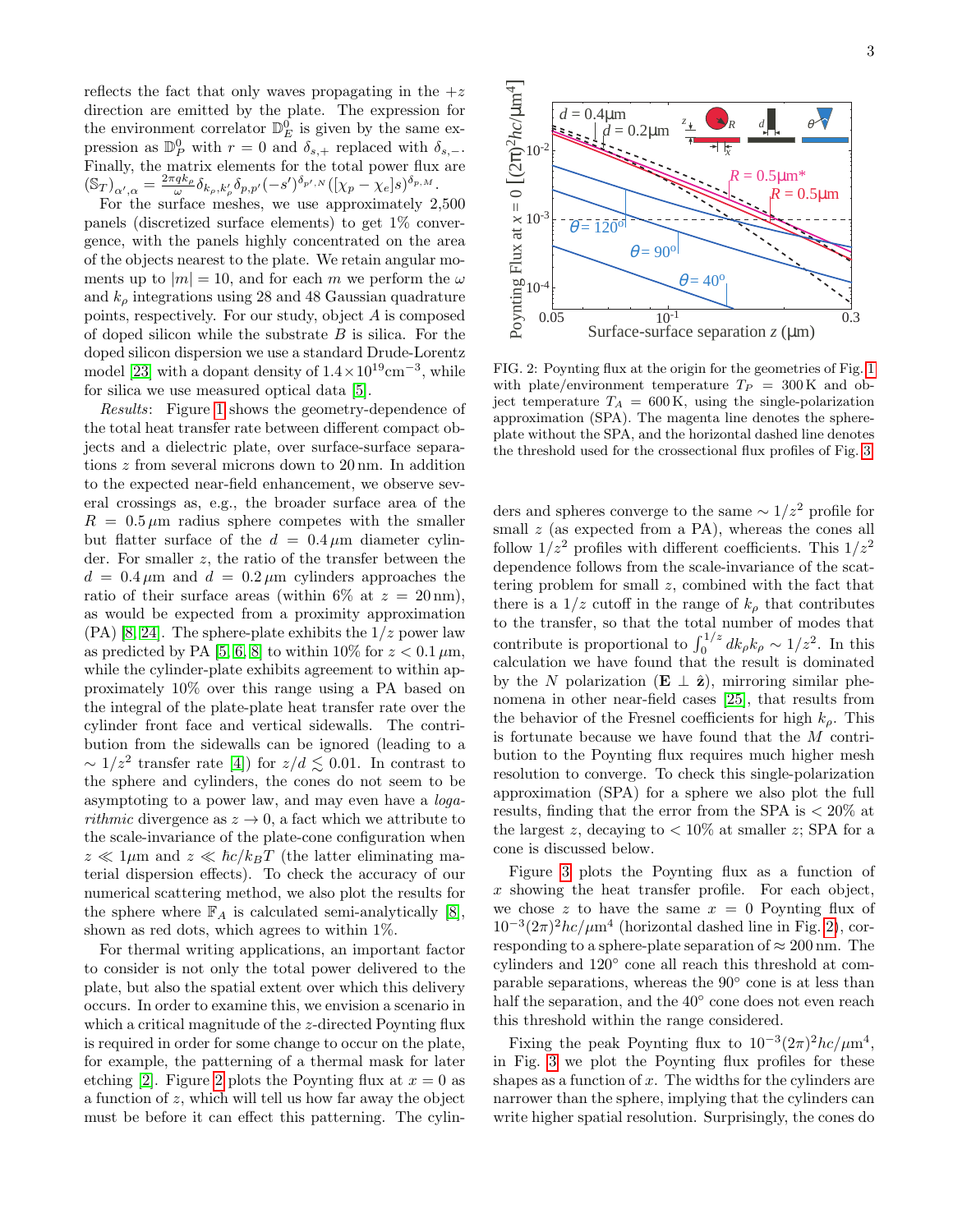

<span id="page-3-17"></span>FIG. 3: Spatially-resolved heat flux profiles at the substrate surface. z is chosen to fix Poynting flux at  $x = 0$  at  $10^{-3}(2\pi)^2 hc/\mu m^4$ .



<span id="page-3-18"></span>FIG. 4: Spatially-resolved heat flux profiles (arbitrary units) at the substrate surface for three cones at a single frequency  $\omega = 0.3066(2\pi c/\mu m)$  and fixed  $z = 70$  nm. The profiles are normalized so that their maximal value is equal to 1. These profiles are computed without the SPA using much finer meshes. For comparison, the profile for a cylinder of radius  $d = 400 \text{ nm}$  (using the SPA) is shown as well.

not exhibit this simple behavior. Rather, the Poynting flux profiles for the two cones are *non*-monotonic in  $x$ , with a local minimum at  $x = 0$ . The degree of nonmonotonicity appears to increase as the cone becomes sharper.

Before attempting to explain this effect, we must first recall that the results of Fig. [2](#page-2-0) and Fig. [3](#page-3-17) relied on the SPA; although we know this approximation to work well for flat or smoothly curved bodies, it is not obvious that it applies equally well to the cone. To confirm this result without this approximation, we must go to a much denser mesh near the cone tip to ensure mesh convergence; for this, we form a mesh using approximately 12,000 panels for these cones. We have observed that for the shapes and separations of interest here, the Poynting flux profiles at all relevant frequencies have very similar shape, and are simply scaled by a frequency- and material-dependent weight. Therefore, it is sufficient to consider a single frequency, which we pick to be  $\omega = 0.3066(2\pi c/\mu m)$ . The resulting Poynting flux profiles for all three cones at a fixed  $z = 0.1 \mu m$  are shown in Fig. [4;](#page-3-18) for ease of comparison, all curves are scaled to have a maximum of 1. We also show the  $d = 0.4 \mu m$  cylinder (using the SPA) for comparison. The dip at  $x = 0$  is less pronounced for the exact curves than for the SPA; in fact, the dip has vanished for  $\theta = 120^{\circ}$ . However, it is still present for  $\theta = 90^{\circ}$  and is very prominent for  $\theta = 40^{\circ}$ , where the Poynting flux at  $x = 0$  is less than half of its peak value. Therefore, we conclude that this effect is not a result of our approximations.

We believe the explanation for the dip in the Poynting flux is that as the cone tip becomes sharper, its radiation pattern approaches that of a dipole with axis normal to the plate, which has zero Poynting flux at  $x = 0$ . This explanation predicts that a very thin cylinder with  $d \ll z$ should also have a dip in the Poynting flux at  $x = 0$ , which we have also confirmed numerically.

This work was supported by the Army Research Office through the ISN under Contract W911NF-07-D-0004 and by DARPA under Contract No. N66001-09-1-2070-DOD and by DFG grant No. KR 3844/1-1.

- <span id="page-3-0"></span>[1] H. J. Mamin, Appl. Phys. Lett. 69, 433 (1996).
- <span id="page-3-1"></span>[2] K. Wilder, C. F. Quate, D. Adderton, R. Bernstein, and V. Elings, Appl. Phys. Lett. 73, 2527 (1998).
- <span id="page-3-2"></span>[3] D. Polder and M. Van Hove, Phys. Rev. B 4, 3303 (1971).
- <span id="page-3-3"></span>[4] A. I. Volokitin and B. N. J. Persson, Phys. Rev. B 63, 205404 (2001).
- <span id="page-3-4"></span>[5] S. Shen, A. Narayanaswamy, and G. Chen, Nano Letters 9, 2909 (2009).
- <span id="page-3-5"></span>[6] E. Rousseau, A. Siria, G. Jourdan, S. Volz, F. Comin, J. Chevrier, and J.-J. Greffet, Nature Photonics 3, 514 (2009).
- <span id="page-3-6"></span>[7] A. Narayanaswamy and G. Chen, Phys. Rev. B 77, 075125 (2008).
- <span id="page-3-7"></span>[8] M. Krüger, T. Emig, and M. Kardar, Phys. Rev. Lett. 106, 210404 (2011).
- <span id="page-3-8"></span>[9] C. Otey and S. Fan, arXiv **1103.2668** (2011).
- <span id="page-3-9"></span>[10] G. Bimonte, Phys. Rev. A **80**, 042102 (2009).
- <span id="page-3-10"></span>[11] R. Messina and M. Antezza, arXiv 1012.5183 (2011).
- <span id="page-3-11"></span>[12] A. W. Rodriguez, O. Ilic, P. Bermel, I. Celanovic, J. D. Joannopoulos, M. Soljačić, and S. G. Johnson, arXiv 1105.0708 (2011).
- <span id="page-3-12"></span>[13] S. Rao, D. Wilton, and A. Glisson, IEEE Trans. Anten. Prop. 30, 409 (1982).
- <span id="page-3-13"></span>[14] J. P. Mulet, K. Joulain, R. Carminati, and J. J. Greffet, Appl. Phys. Lett. 78, 2931 (2001).
- <span id="page-3-14"></span>[15] S. M. Rytov, Y. A. Kravtsov, and V. I. Tatarskii, Principles of Statistical Radiophsics III (Springer-Verlag, 1989).
- <span id="page-3-15"></span>[16] W. Eckhardt, Phys. Rev. A **29**, 1991 (1984).
- <span id="page-3-16"></span>[17] S. J. Rahi, T. Emig, N. Graham, R. L. Jaffe, and M. Kar-